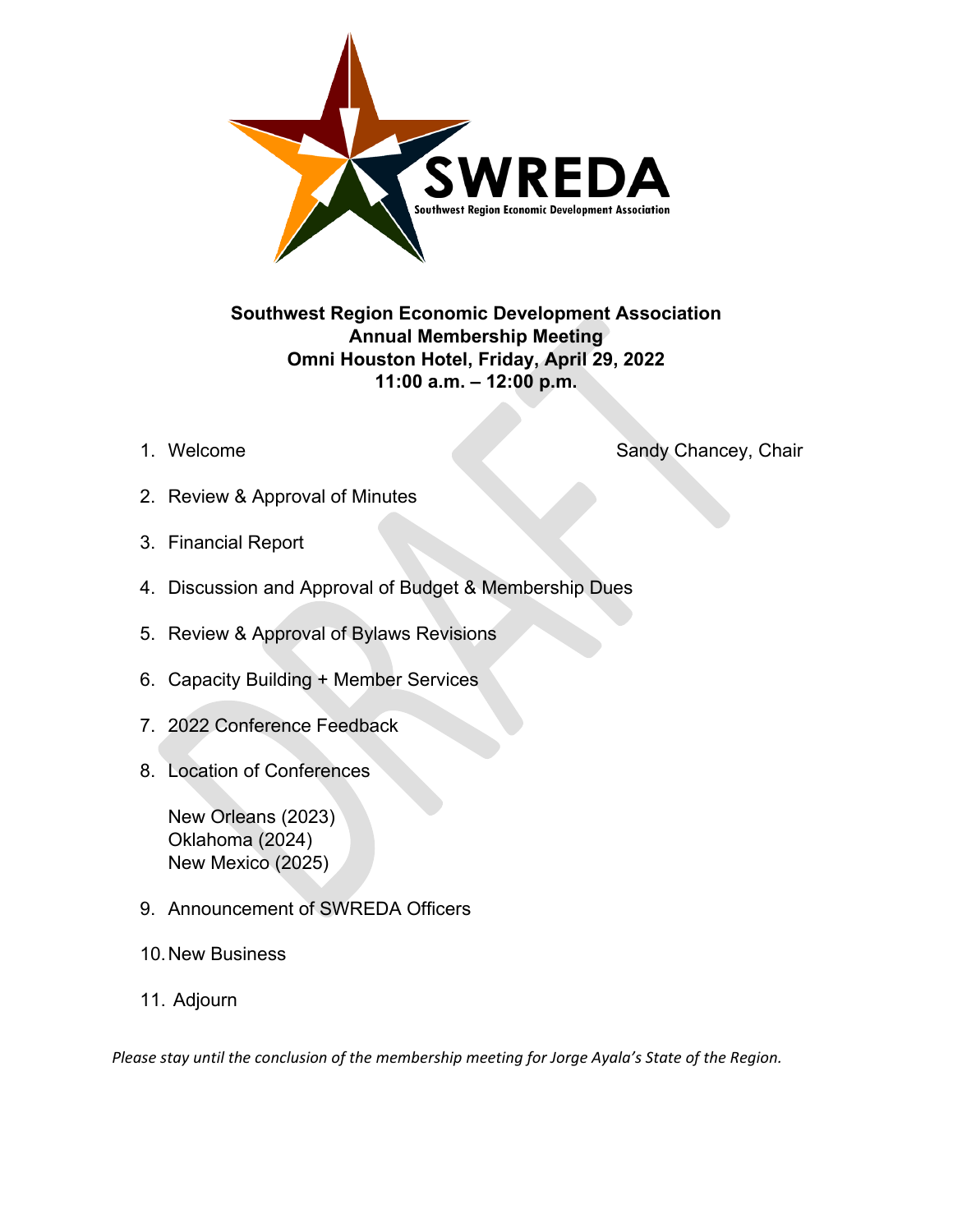# **SOUTHWEST REGION EXECUTIVE DIRECTORS ECONOMIC DEVELOPMENT ASSOCIATION**

#### **BYLAWS**

## **ARTICLE I – CREATION**

SECTION 1. The Southwest Region Executive Directors Association, d.b.a. The Southwest Region Economic Development Association, hereinafter called the Association, is created among the regional planning and development organizations (councils of government, economic development districts, regional planning commissions, sub‐state planning districts, metropolitan planning organizations) in the states of Arkansas, Louisiana, New Mexico, Oklahoma and Texas. The Association is created by and will operate as an instrumentality of its members to carry out certain mutually developed tasks on behalf of the members.

SECTION 2. The Association exists as a voluntary association of its eligible current members. No member shall be liable for the payment of any sum by virtue of its membership in the Association, other than the payment to the Association of dues and other special assessments that may be levied against all members pursuant to these bylaws.

SECTION 3. The principal office of the Association is located at the Association of Central Oklahoma Governments, 4205 North Lincoln Boulevard, Oklahoma City, OK 73105.

SECTION 4. The Association's principal office may be changed by amendment of these bylaws.

#### **ARTICLE II – MISSION**

The mission of the Association is to advance regional issues, to carry out activities for the benefit of its members, to develop professional improvement activities and training for its members and to advocate for regionalism and the regional planning and development organizations to the public, private and civic sectors. The vision of the Association is building capacity for economic competitiveness.

# **ARTICLE III – PURPOSES**

SECTION 1. To fulfill its mission, the Association has the following purposes: (a) to assist the members in strengthening their capabilities to serve their local government members, (b) to provide a forum for the regular exchange of information and ideas among the members to enhance the concept of local and regional cooperation, coordination, planning, and development, (c) to educate other governmental entities, public, private and civic organizations, and the general public about the services rendered by the members and (d) to carry out such other activities as the board or membership shall desire and as resources allow.

SECTION 2. These purposes of the Association shall not preclude direct relationships between any member and any other regional planning agency, state or federal agency, or any unit of local government. **Commented [GL1]:** Changes subject to review of organizational documents and requirements.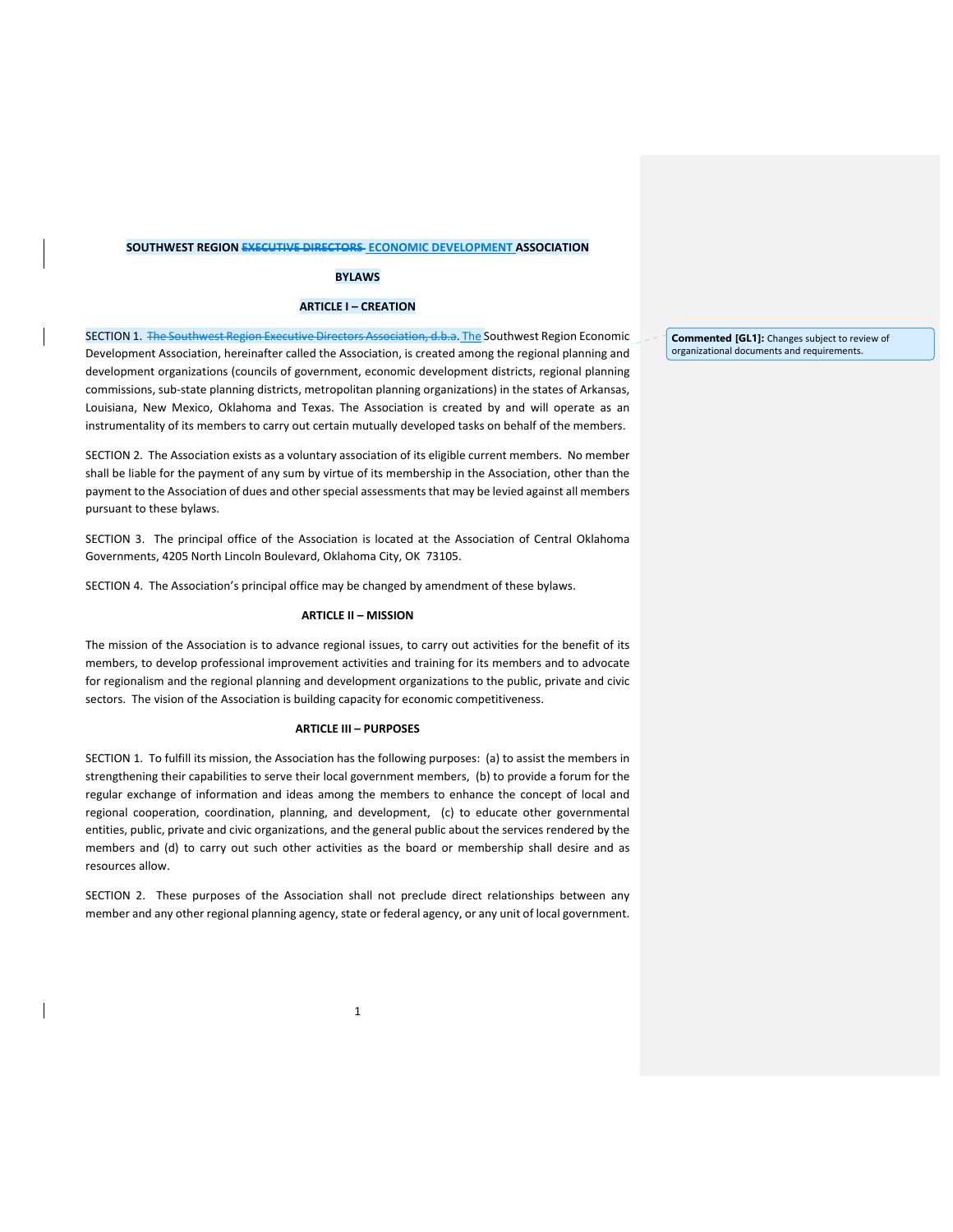## **ARTICLE IV – GOVERNING BODY**

SECTION 1. A Board of Directors constituted of two (2) general members representing each State shall govern the Association.

# **ARTICLE V – MEMBERSHIP**

SECTION 1. General Membership: General members shall be the executive directors of those eligible regional planning and development organizations which voluntarily cooperate in the activities of the Association.

SECTION 2. Associate Members: Associate membership is open to private, public, civic and non‐profit entities and individuals who embrace the objectives and purposes of the Association and who support its goals and objectives. Executive directors of regional planning and development organizations from states outside the southwest region may join as associate members. Annual membership dues for associate members shall be as established by the board of directors.

SECTION 3. Powers of the General Membership: Powers exercised by the General Membership shall be to:

- (a) Adopt a budget and assessment schedule upon receipt of favorable recommendation from the board of directors.
- (b) Approve and/or adopt an annual program of work upon receipt of favorable recommendation from the board of directors.
- (c) Approve and/or adopt policies, upon receipt of favorable recommendation from the board of directors.
- (d) Meet with public, private and civic sector officials to promote the Association's programs and encourage cooperation and coordination.
- (e) Propose and approve amendments to the Association bylaws.

SECTION 4. Officers of the General Assembly: The officers of the Association shall be the chairman, vice chairman, and the secretary/treasurer. These officers shall be members of and selected by the board of directors. Officers of the general assembly shall serve until their successors are selected.

SECTION 5. Meetings: The Association shall conduct an annual southwest region conference. The conference shall be open to executive directors, staff and board members of regional planning and development organizations, representatives of local, state and federal governmental entities, associate members and other individuals, firms, and public, civic and nonprofit organizations and entities. This conference shall include an annual business meeting of the general membership of the Association.

Special meetings of the general membership may be called by the board of directors.

A quorum must be present at any meeting of the general membership. The members or their designees present at a regular, special or committee meeting shall constitute a quorum.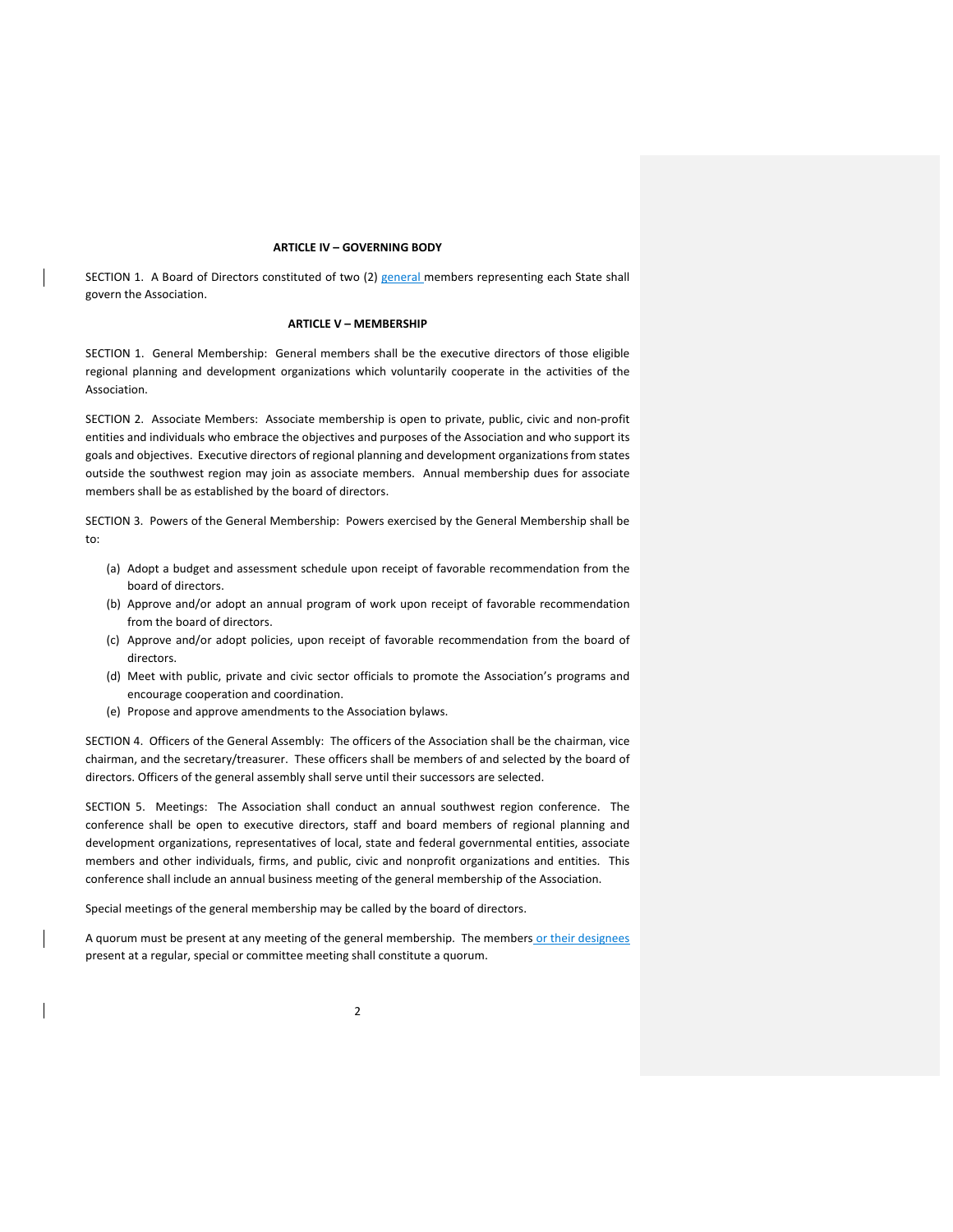When a quorum of the general membership is present at any meeting, a majority vote of the members present shall decide any question under consideration. All members present must vote either in the affirmative or negative on each question.

SECTION 6. Powers of the Board of Directors: The board of directors shall have the following powers:

- (a) Appoint, fix salary of and remove the Chief Executive Officer of the Association.
- (b) Propose, initiate, review, adopt or approve any study or plan.
- (c) Establish committees as appropriate.
- (d) Be responsible for preparing business for the annual and special meetings of the general membership, including the preparation of an annual budget for consideration at the annual meeting of the General Membership.
- (e) Have the sole power to ensure that such staff as necessary are employed, that office space is obtained, and such equipment and or supplies as may be deemed necessary to conduct the business of the Association are acquired.
- (f) Have the sole authority to enter into contracts.
- (g) Receive and expend all grants, gifts and bequests, specifically including Federal and State funds available for the purposes for which this organization exists, and to contract with the United States and all other legal entities with respect thereto.

SECTION 7. Officers of the Board of Directors:

The board of directors shall elect at its annual meeting from its membership, a chairman, vice-chairman and secretary/treasurer. Should any officer cease to be a member of the Association for any reason, the office shall be declared vacant and the board of directors shall elect a successor for the remainder of the term of the vacant office.

Officers of the board of directors shall serve until their successors are selected.

When a position on the board of directors becomes vacant the executive directors from the original state filling the position will select a replacement.

SECTION 8. Duties of the Chairman:

The chairman shall be the chief executive officer of the Association and shall supervise and control the affairs of the Association and the activities of the officers.

SECTION 9. Duties of the Vice‐Chairman:

In the absence of the chairman, or in the event of his/her inability or refusal to act, the vice-chairman shall perform all the duties of the chairman.

SECTION 10. Duties of the Secretary/Treasurer:

The secretary/treasurer, and/or his agent or designee, shall: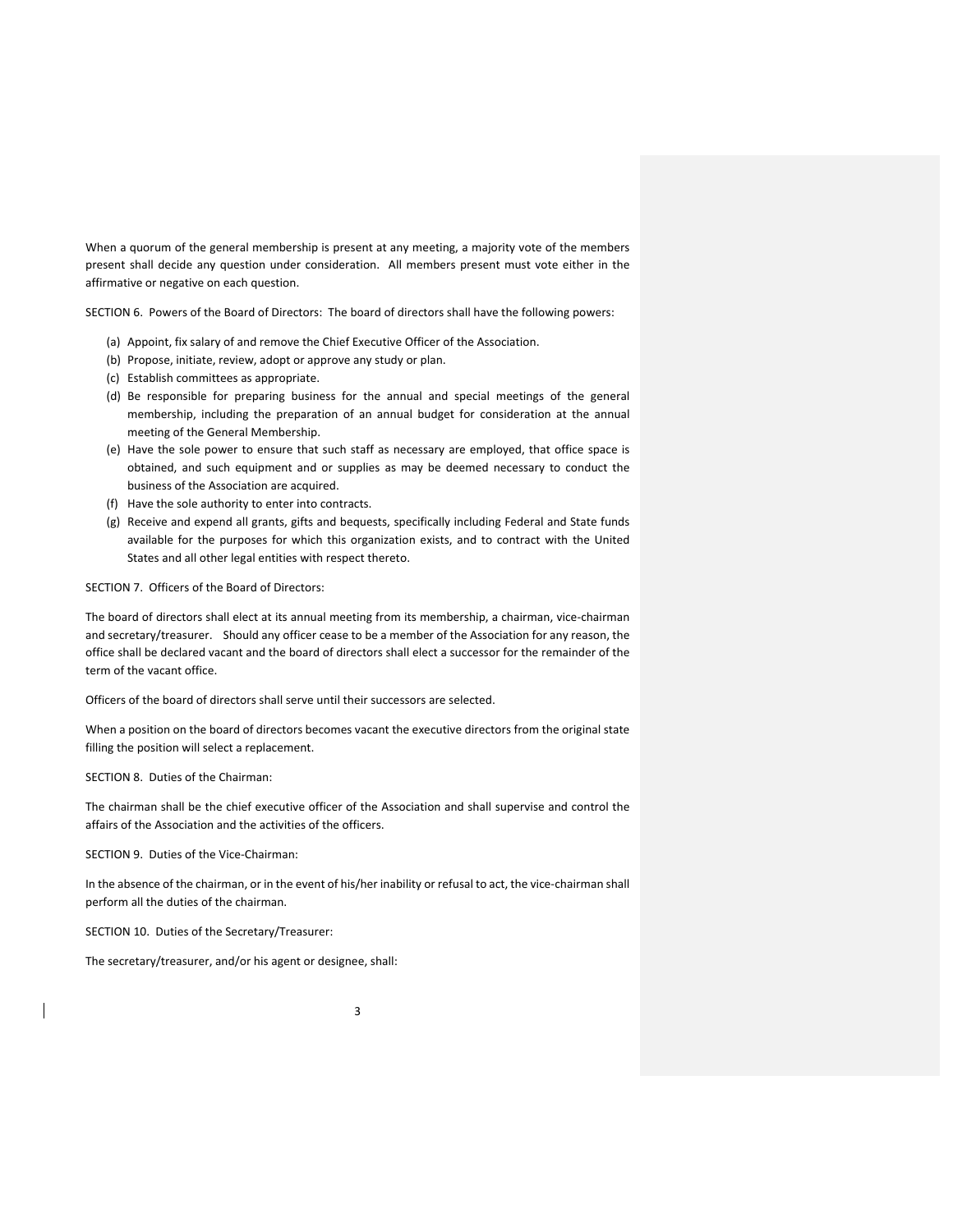- (a) Keep the original of these bylaws as amended;
- (b) Keep a book of minutes of all meetings of the Board of Directors;
- (c) See that all notices are duly given in accordance with the provisions in the bylaws;
- (d) Be custodian of the records and the seal of the corporation. Afix the seal as authorized by law to duly executed documents of the corporation;
- (e) Have charge and custody of all funds of the corporation and deposit all such funds in the name of the corporation in banks, or other depositories selected by the Board of Directors;
- (f) Receive and give receipt for monies received by the corporation from any source;
- (g) Disburse or cause to be disbursed the funds of the corporation as directed by the Board of Directors;
- (h) Keep and maintain adequate records of account for the corporation's properties and business transactions;
- (i) Perform all duties incident of the office of secretary/treasurer as may be required by law or statute.

SECTION 11. Meetings of the Board of Directors:

The board of directors shall meet twice yearly quarterly unless determined otherwise by the Board.

Written notice of such meeting and the business to be transacted there at shall be provided served upon or mailed to each member of the board with reasonable notice at least seven (7) days prior to the meeting.

Special meetings of the board of directors may be called by the chairman on not less than three (3) days' notice to each board member, either by mail, e-mail or telephone. The chairman may shall call special meetings in like manner and/or on like notice at the request of board members.

Whenever any notice of a meeting is required to be given to any director of the Association under provisions of these bylaws or the laws of the state of Oklahoma, a waiver of notice in writing signed by the director, whether before or after the time of the meeting, shall be equivalent to the giving of such notice.

A simple majority must be present at any meeting of the board of directors or any committee of the Association in order to take action on any matter of business.

SECTION 12. The board of directors shall not be personally liable for the debts, liabilities, or other obligations of the Association.

SECTION 13. The Association, to the fullest extent permissible, shall indemnify the board of directors and officers of the Association under the laws of the state of Oklahoma.

#### **ARTICLE VI – CORPORATE RECORDS, REPORTS AND SEAL**

SECTION 1. The Association shall maintain on an Association website or DropBox:

(a) Minutes of all meetings of the Association and the Association's board of directors;

**Formatted:** Strikethrough

**Commented [GL2]:** Board to review organizational filing documents and requirements.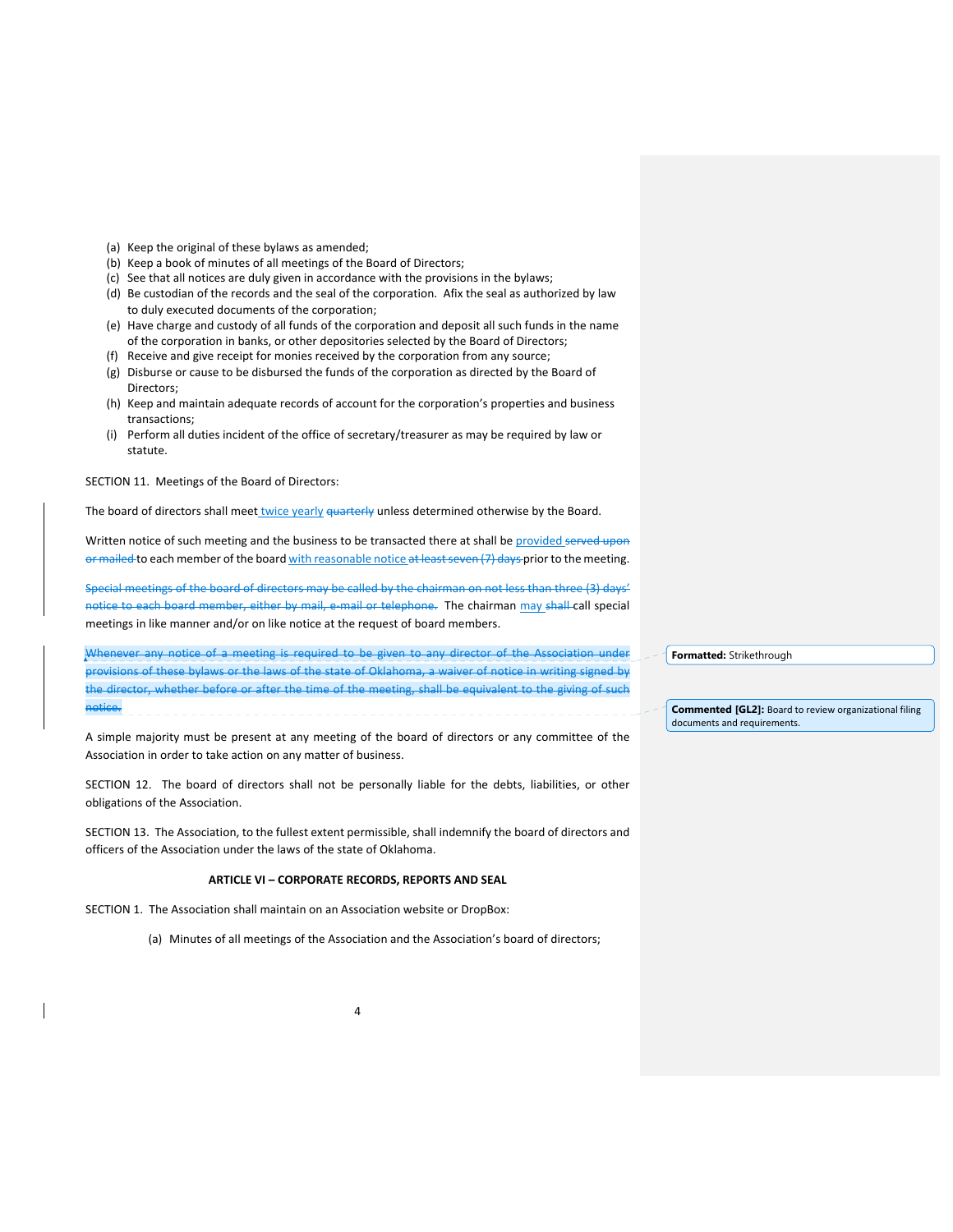- (b) Adequate and correct books and records of account including accounts of its properties and business transactions, and accounts of its assets, liabilities, receipts disbursements, gains and losses;
- (c) A copy of the bylaws, as amended.

SECTION 2. The board of directors may adopt and use a corporate seal. Such seal shall be kept at the principal office of the Association. Failure to affix the seal to the Association instruments, however, shall not affect the validity of the instrument.

SECTION 3. Every director shall have the absolute right at any reasonable time to inspect and copy all books, records, and documents of every kind.

# **ARTICLE VII – DUES**

SECTION 1. The Association may establish annual dues for general and associate members by July  $1<sup>st</sup>$  of each year.

SECTION 2. All dues levied against members shall be approved by majority vote of the members at a regular business meeting of the Association. All dues shall be due and payable to the Association upon receipt of notice of such levy.

#### **ARTICLE VIII – FINANCIAL MATTERS**

SECTION 1. The Association's fiscal year shall begin on July 1 and end on June 30.

SECTION 2. An annual budget shall be prepared by the board of directors or an appropriate committee of the members and adopted by the general membership.

#### **ARTICLE IX ‐ AMENDMENTS**

SECTION 1. The current members may amend these by-laws at a regular or special meeting by affirmative vote. The secretary/treasurer of the board shall furnish the written text of each proposed amendment to the members at least fifteen (15) days before the meeting at which the amendment will be considered.

#### **ARTICLE X – DISSOLUTION**

SECTION 1. The Association may be dissolved by majority vote of members in good standing. The secretary/treasurer of the board shall notify the members in writing of the intent to consider dissolving the Association at least thirty (30) days before the meeting at which dissolution will be considered.

SECTION 2. Upon dissolution or final liquidation of the Association and after discharge or satisfaction of all outstanding obligations and liabilities, the remaining assets, if any, of the Association shall be distributed to the participating members in the same proportion to which each participating member